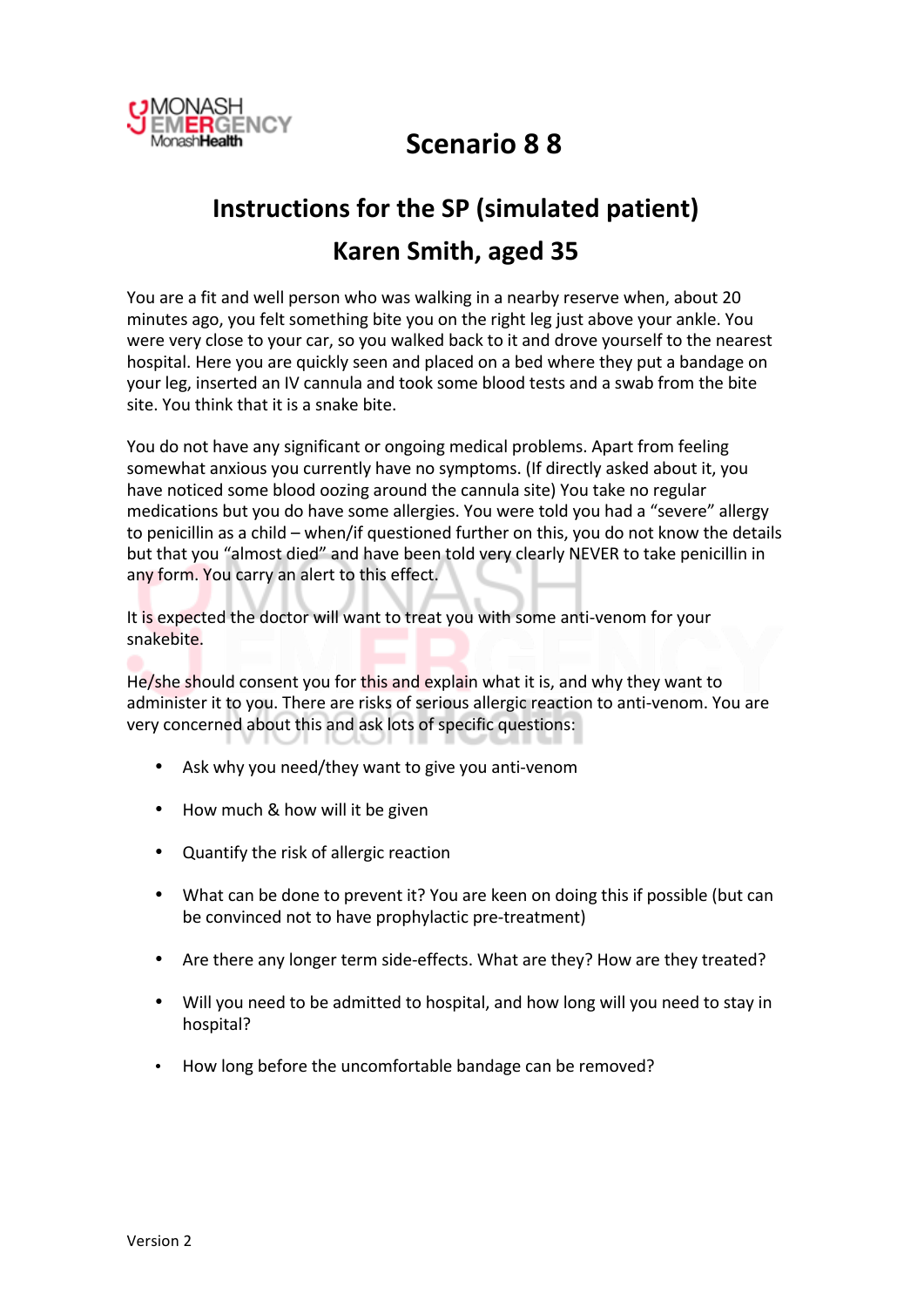## **Scenario 8 Blood result**

| FBE               |          |                 |             |  |  |  |  |  |  |
|-------------------|----------|-----------------|-------------|--|--|--|--|--|--|
| Hb                | 135      | q/L             | $130 - 170$ |  |  |  |  |  |  |
| <b>WCC</b>        | 10.2     | $\times 10^9/L$ | $3.9 - 9.9$ |  |  |  |  |  |  |
| Platelets         | 207      | $\times 10^9/L$ | $150 - 400$ |  |  |  |  |  |  |
| Clotting Profile  |          |                 |             |  |  |  |  |  |  |
| APTT              | 90       | seconds         | $25 - 36$   |  |  |  |  |  |  |
| INR               | >9.0     |                 | $0.9 - 1.1$ |  |  |  |  |  |  |
| D-Dimer<br>screen | Positive |                 |             |  |  |  |  |  |  |
| Fibrinogen        | < 60     | mq/L            | $180 - 440$ |  |  |  |  |  |  |
| CK                | 500      | u/L             | $150 - 500$ |  |  |  |  |  |  |
|                   |          |                 |             |  |  |  |  |  |  |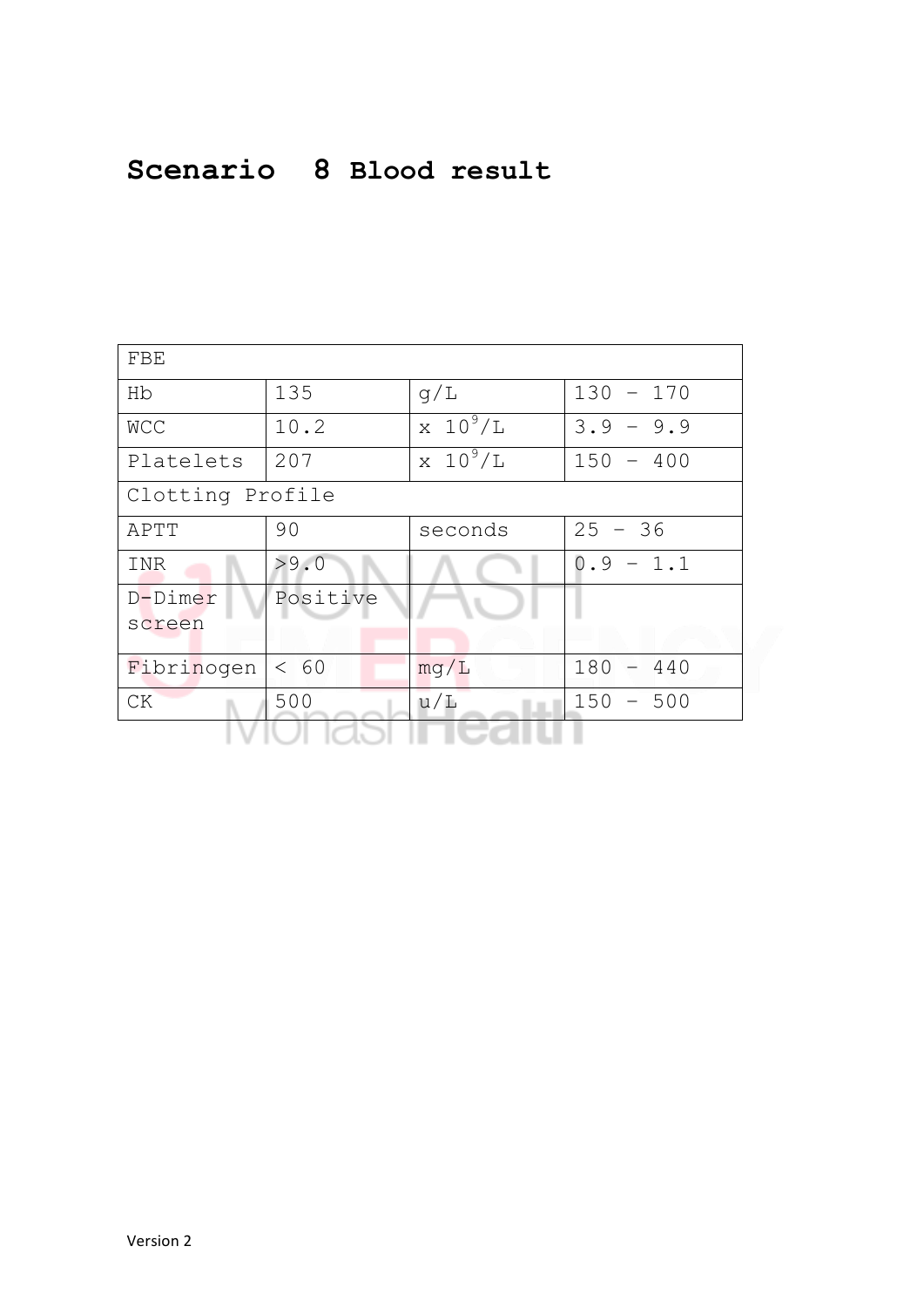

### **Scenario 8 Candidate instructions**

You are the Consultant in a rural Victorian ED. Karen, a 35 year old, has arrived by private vehicle with a suspected snakebite to her leg. She has been placed in a cubicle and your junior ED Registrar has quickly applied a bandage to the affected limb.

Pathology results will be available inside the room.

Please assess Karen and advise her of any continued management plan.

*You!will!have!7!minutes!for!this!task*

Domains being assessed:

Medical expertise Professionalism **Communication**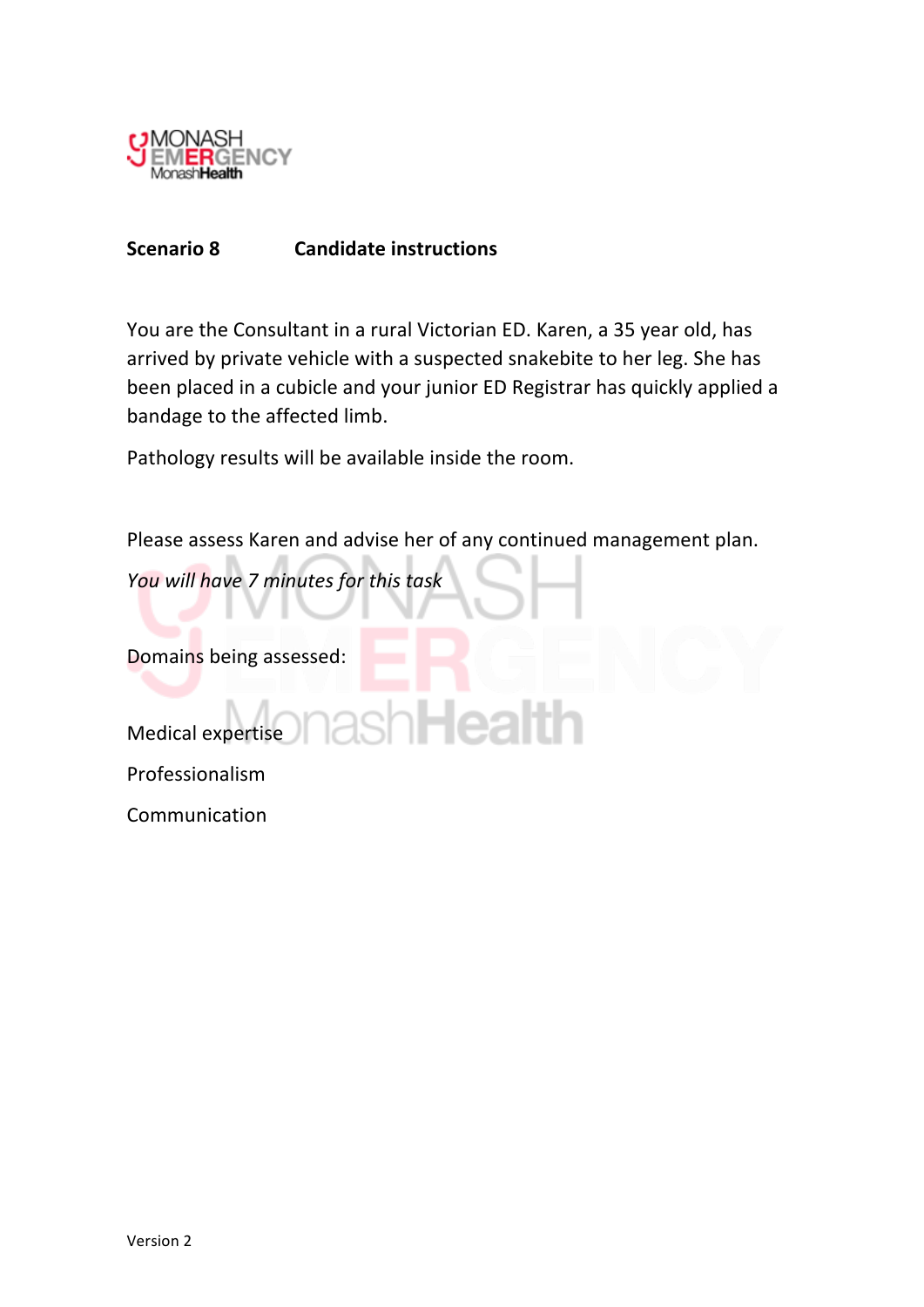

| Scenario 7             | <b>Communication/complaint</b><br>. Examiners rating                  |  |  |  |  |  |  |
|------------------------|-----------------------------------------------------------------------|--|--|--|--|--|--|
| Domain                 | <b>Criteria for High Rating</b>                                       |  |  |  |  |  |  |
| <b>Medical</b>         | Appropriate use of anti-venom                                         |  |  |  |  |  |  |
| <b>Expertise</b>       | Recognition of inappropriately applied compression bandage            |  |  |  |  |  |  |
|                        | Appropriate discussion around risks for antivenom                     |  |  |  |  |  |  |
|                        | Appropriate discussion of longer term risks (serum sickness)          |  |  |  |  |  |  |
| Communication          | Verbal clarity, conciseness, specificity                              |  |  |  |  |  |  |
|                        | Complaint – gathers information, responds appropriately, gives action |  |  |  |  |  |  |
|                        | plan for reassessing child                                            |  |  |  |  |  |  |
|                        | Reassurance, empathy                                                  |  |  |  |  |  |  |
| <b>Professionalism</b> | Shows respect                                                         |  |  |  |  |  |  |
|                        | Professional appearance, demeanor and conduct                         |  |  |  |  |  |  |
|                        |                                                                       |  |  |  |  |  |  |